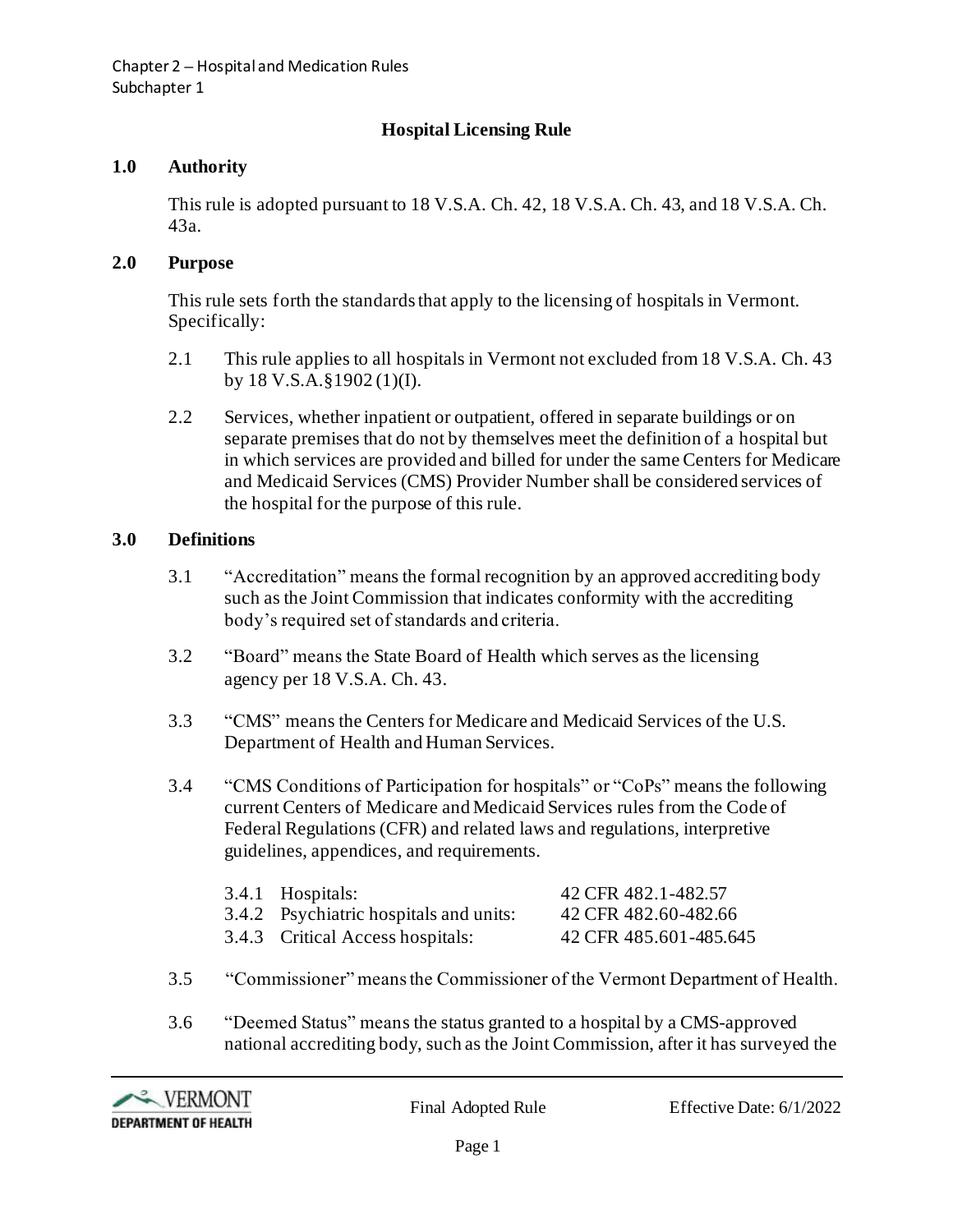hospital and determined it is in compliance with all CMS Conditions of Participation.

- 3.7 "Deficiency" means a policy, procedure, practice, or any other action by a hospital that results in the hospital not being in compliance with this rule or with the CMS Conditions of Participation.
- 3.8 "Department" means the Vermont Department of Health.
- 3.9 "Hospital" means a place devoted primarily to the maintenance and operation of diagnostic and therapeutic facilities for inpatient medical or surgical care of individuals who have an illness, disease, or injury or physical disability or for obstetrics as defined at 18 V.S.A. § 1902 (1). It does not include nursing and convalescent homes, or any hospital operated by the United States government.
- 3.10 "Joint Commission" means an independent not for profit organization that accredits and certifies that healthcare organizations meet certain performance standards.
- 3.11 "Patients' Bill of Rights" means the rights to which patients in Vermont hospitals are entitled under the authority of 18 V.S.A. Ch. 42.
- 3.12 "Patient Complaint" means any expression of dissatisfaction of the care and treatment provided by a hospital, from a patient or the patient's representative. In this Rule, the term includes patient "grievance" which in the CoPs and CMS State Operations Manual specifically refers to complaints presented to and resolved or attempted to be resolved within the hospital's internal system.
- 3.13 "Plan of Correction" means a written plan that a licensee is required to submit to address any identified Deficiency to bring a hospital into compliance with this rule.
- 3.14 "State Survey Agency" means the unit of Vermont state government designated by the Centers for Medicare and Medicaid Services to enforce the federal Conditions of Participation for hospitals in Vermont.
- 3.15 "Validation Survey" means a survey conducted by the State Survey Agency on behalf of CMS to ensure that a hospital with Deemed Status is in compliance with the conditions of participation.

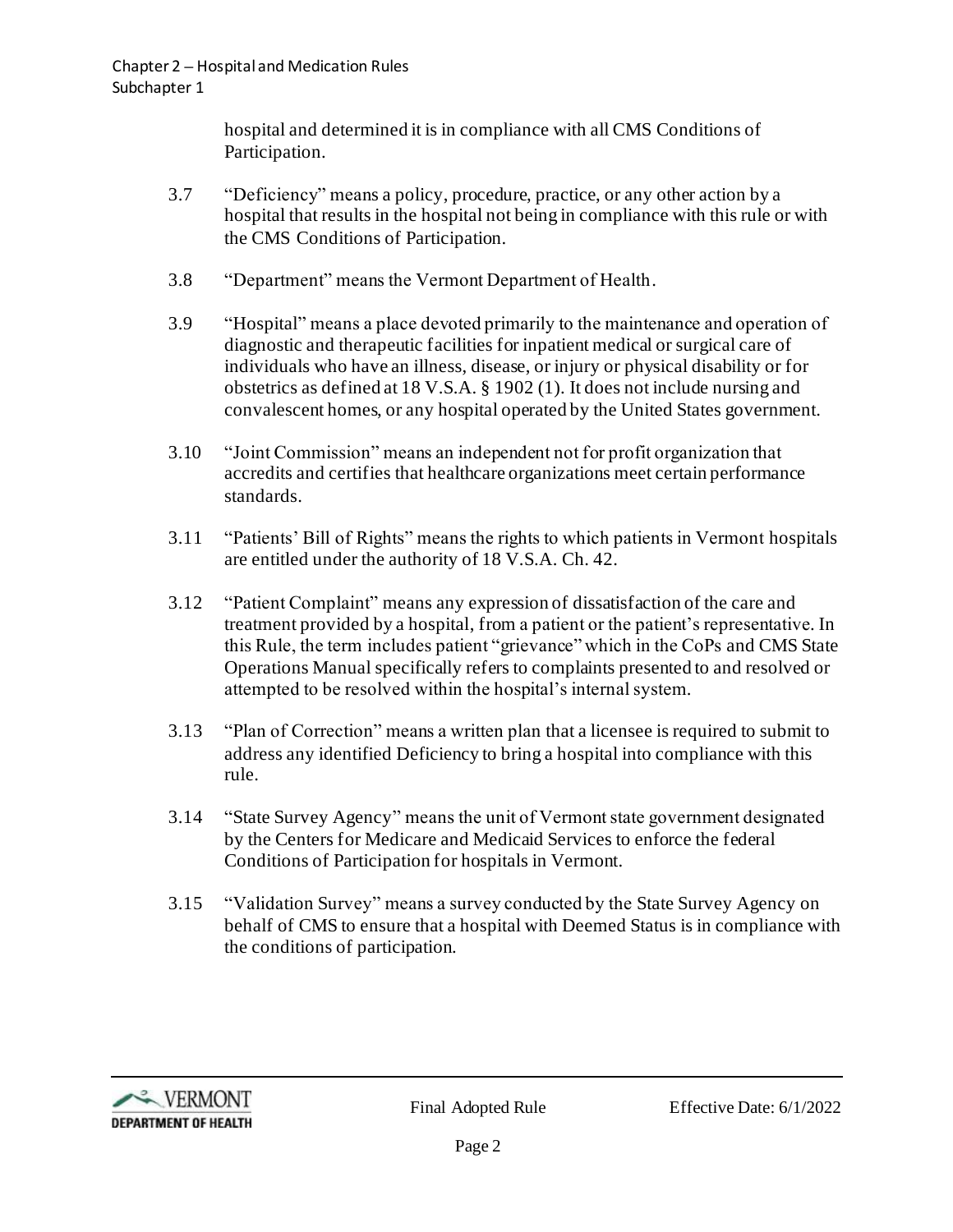## **4.0 Application for a Hospital License**

- 4.1 No organization or individual may establish, conduct, or maintain operation of a hospital in Vermont without being granted a license by the State Licensing Agency.
- 4.2 Every Vermont hospital license shall expire on December 31 of each year unless otherwise revoked.
- 4.3 An application for a hospital license, or renewal of a license, shall be submitted by a deadline set by the Department and in a form required by the Department and available on its webpage.
- 4.4 The application shall contain all information required by the Department and be accompanied by a license fee in the amount required by law and posted on the webpage. The required information shall include:
	- 4.4.1 Identifying information and all facility locations.
	- 4.4.2 Administrative officers and contact information for the person completing the application.
	- 4.4.3 Type of hospital, form of organization, and CMS designation.
	- 4.4.4 Certification and accreditation status.
	- 4.4.5 Numbers of beds and bassinets, including proposed distribution of beds by location and department.
	- 4.4.6 Verification of compliance with the requirements of the Patient's Bill of Rights, 18 V.S.A. § 1852, and any required explanation.
	- 4.4.7 Verification of other statutory requirements.
	- 4.4.8 Information regarding the plan for handling of patient complaints and the staff member responsible for that program.
	- 4.4.9 Information needed for calculation of the license fee per 18 V.S.A. § 1904.
	- 4.4.10 Provide the hospital's current procedure for informing patients of their rights in accordance with 18 V.S.A. Ch. 42, and its plan for implementing the Patients' Bill of Rights.

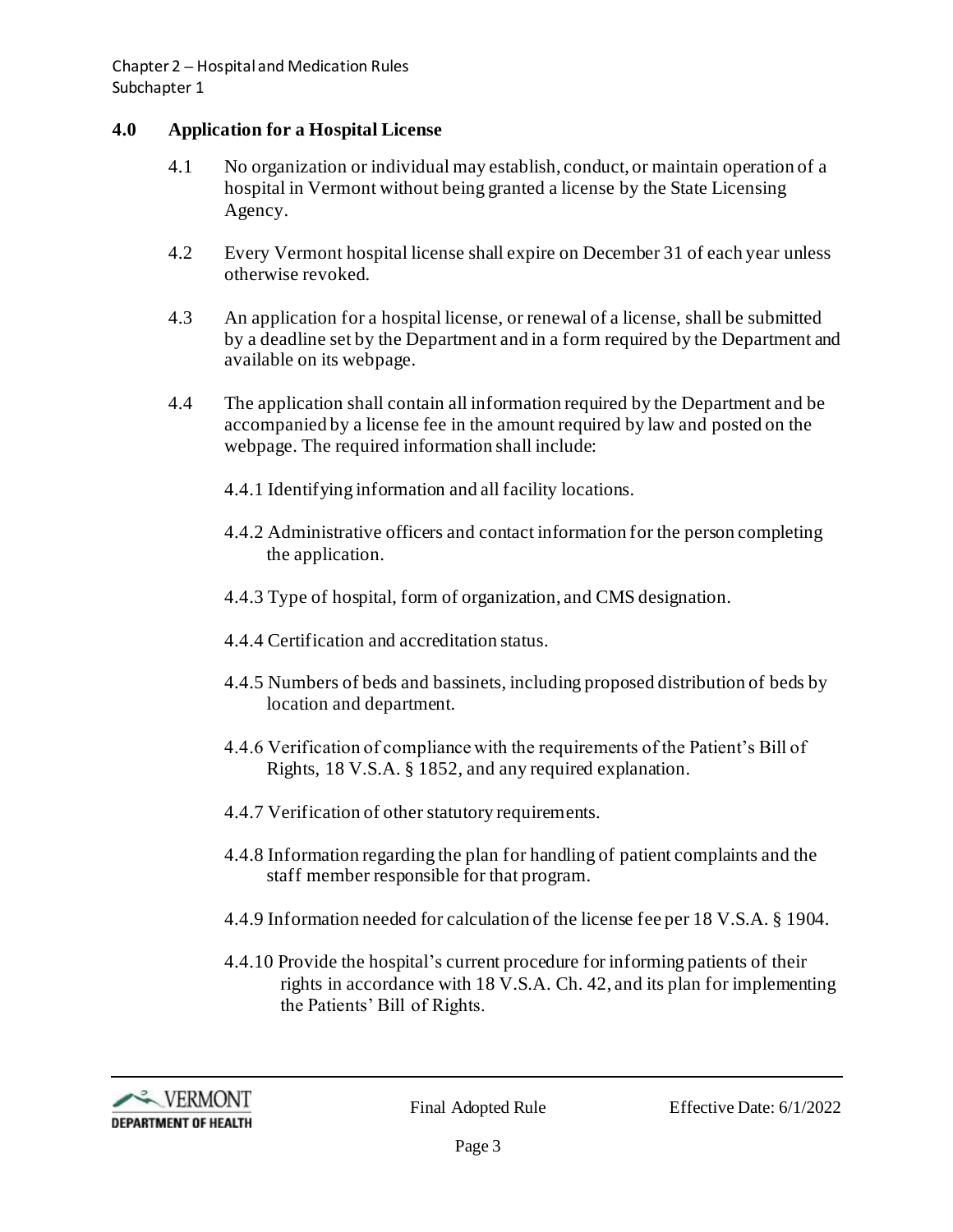- 4.4.11 Applications for a hospital license or renewal shall certify compliance with the Patient Safety Surveillance and Improvement System regulations adopted by the Commissioner pursuant to 18 V.S.A. Ch. 43a and with other safety and sanitary standards required by law.
- 4.5 Unless the Department specifies a different time or format for response, a hospital that receives an inquiry from the Department regarding the licensing application shall furnish all information requested within ten (10) working days of receipt.

## **5.0 Requirements for Hospital Licensure in Vermont**

## **5.1 Compliance with CMS Conditions of Participation**

- 5.1.1 To be licensed and retain licensure in Vermont, each hospital shall comply with all applicable CMS Conditions of Participation referenced in Section 3.4 of this rule unless:
	- 5.1.1.1 Operating under a Plan of Correction as described in Section 7.4 of this rule; or
	- 5.1.1.2 Operating under a waiver granted under Section 1135 of the Social Security Act during an emergency as defined in 42 U.S.C. Section 1320b-5.
- 5.1.2 To demonstrate compliance with CoPs, each Vermont hospital shall make themselves available for a comprehensive, on-site and unannounced survey by the State Survey Agency:
	- 5.1.2.1Occurring on average once every three years or at a frequency determined by CMS.
	- 5.1.2.2Whenever CMS requires a Validation Survey for an accredited hospital with Deemed Status.
	- 5.1.2.3Whenever the Department or its designee determines that a survey is required as referenced in Section 5.2 of this rule.
- 5.1.3 As part of the annual hospital licensing process, each hospital shall provide to the Department any documents necessary to verify that the applicant hospital has met the requirements of the CoPs.
- 5.1.4 A hospital license is not transferable or assignable and shall be issued only for the premises and persons named in the application. A licensed hospital contemplating a change of ownership, or the elimination or significant reduction of clinical services shall provide at least ninety (90) days

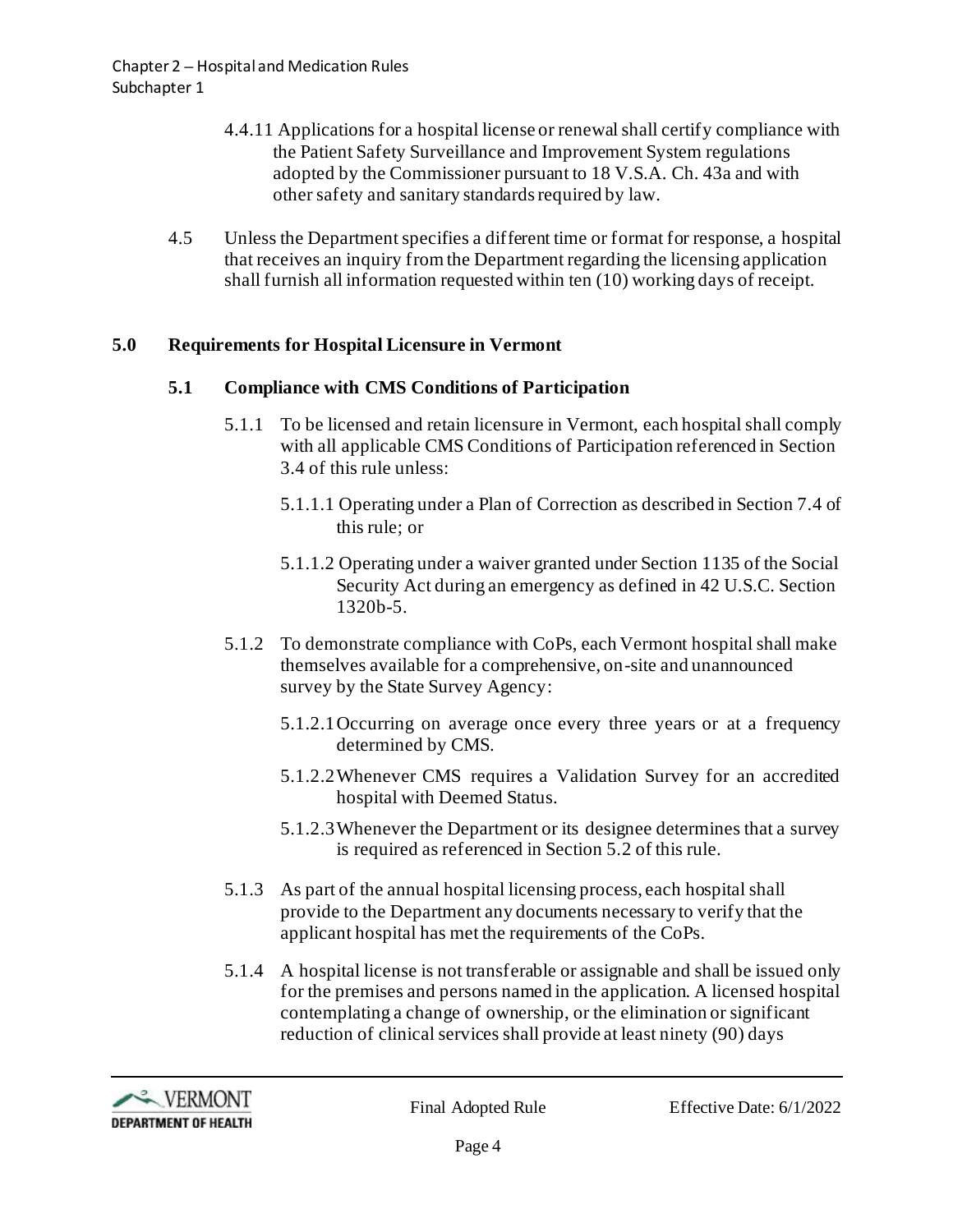advance notice to the Licensing Agency.

- 5.1.5 The hospital license shall be posted in a conspicuous place on the licensed facility's premises.
- 5.1.6 Any psychiatric hospital or psychiatric facility classified as an Institution for Mental Disease for Medicaid purposes shall follow up with patients within 72 hours of discharge. This shall be done by the most effective means possible including via email, text, or phone. Hospitals shall continue to follow up with the patient until either contact is made, or at least 5 attempts every 24 hours for up to 72 hours have been made and documented.
- 5.1.7 Any psychiatric hospital or psychiatric facility classified as an Institution for Mental Disease for Medicaid purposes shall use a widely recognized, publicly available patient assessment tool to determine appropriate level of care and length of stay for their patients.

## **5.2 Demonstrating Compliance with CMS CoPs by Deemed Status**

- 5.2.1 As long as CMS recognizes that hospitals accredited by the Joint Commission and with Deemed Status meet the compliance requirements of the CoPs, each Accredited hospital with Deemed Status shall be considered by the State Survey Agency and the Licensing Agency to have met the CoPs unless and until their accreditation is revoked or cancelled.
- 5.2.2 In the event that a hospital relies on an accrediting body other than the Joint Commission to determine that it has met the CoPs, the hospital must provide verification that CMS has approved the accrediting body to authorize Deemed Status.
- 5.2.3 A hospital with Deemed Status shall make the institution available for a Validation Survey by the State Survey Agency when CMS requires a Validation Survey.

## **5.3 Health and Life Safety Regulatory Requirements**

In addition to conforming to all CoPs, each Vermont hospital seeking licensure shall comply with Title VI of the Public Health Service Act and with Public Health Service regulations, Part 53, and with Appendix of A of same, as well as current state law and regulations including, but not limited to, the Department of Public Safety Rules on Vermont Fire and Building Safety Codes and other Vermont rules related to food safety and patient safety systems as defined at 18 V.S.A. Ch. 43a.

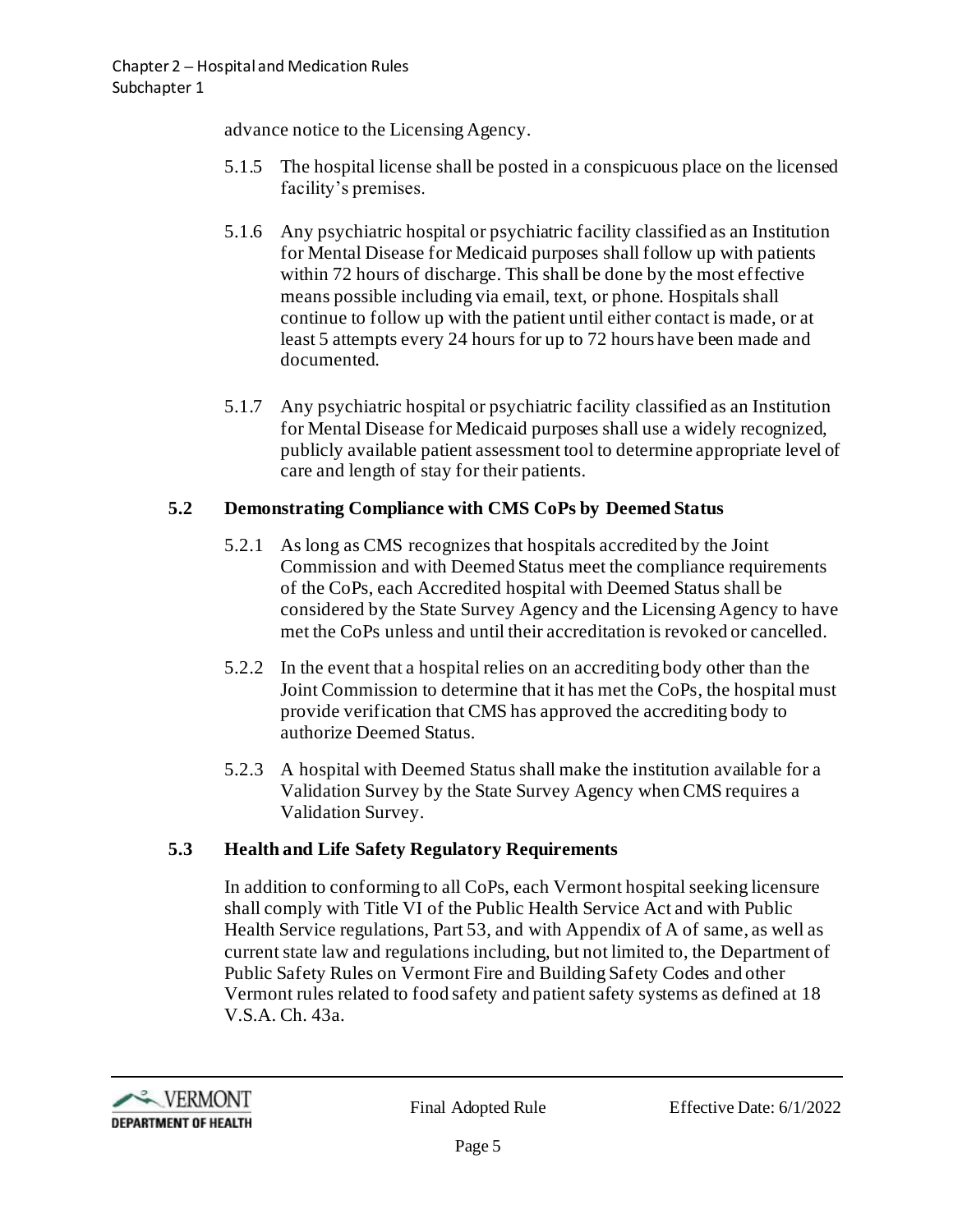## **5.4 Emergency Preparedness Planning**

- 5.4.1 Until such time that CMS adopts hospital Emergency Preparedness regulations, each Vermont hospital shall have its own Emergency Preparedness Plan as required by CMS regulations at 42 CFR § 482.41(a) and the associated guidelines.
- 5.4.2 Each hospital shall provide a copy of its Emergency Preparedness Plan to the Department for review if requested.
- 5.4.3 All Vermont hospitals shall comply with all applicable CMS regulations.

## **5.5 Patients' Rights**

A hospital's application for licensure must contain a copy of its clear language version of its Bill of Rights and its policies and procedures for informing patients of their rights in accordance with 18 V.S.A. Ch. 42, and its policies and procedures for handling patient complaints. The specific requirements for these provisions are set out in Section 6.0 of this rule.

## **6.0 Hospital Response and Management of Complaints**

## **6.1 Patients' Rights**

Each Vermont hospital shall:

- 6.1.1 Distribute to all patients upon admission on an inpatient basis a clear language and easily readable print copy of the Patients' Bill of Rights required by 18 V.S.A Ch. 42.
- 6.1.2 Post conspicuously the Patients' Bill of Rights in areas frequented by patients and patient representatives and on its website.
- 6.1.3 Comply with the Patient Rights provisions of 18 V.S.A. Ch. 42 and make available to the Department a copy of its clear language statement of its Patients' Bill of Rights in addition to any provisions for patients' rights in the CoPs.
- 6.1.4 Provide during each annual licensure application its current procedure for informing patients of their rights in accordance with 18 V.S.A. Ch. 42, and its plan for implementing the Patients' Bill of Rights.

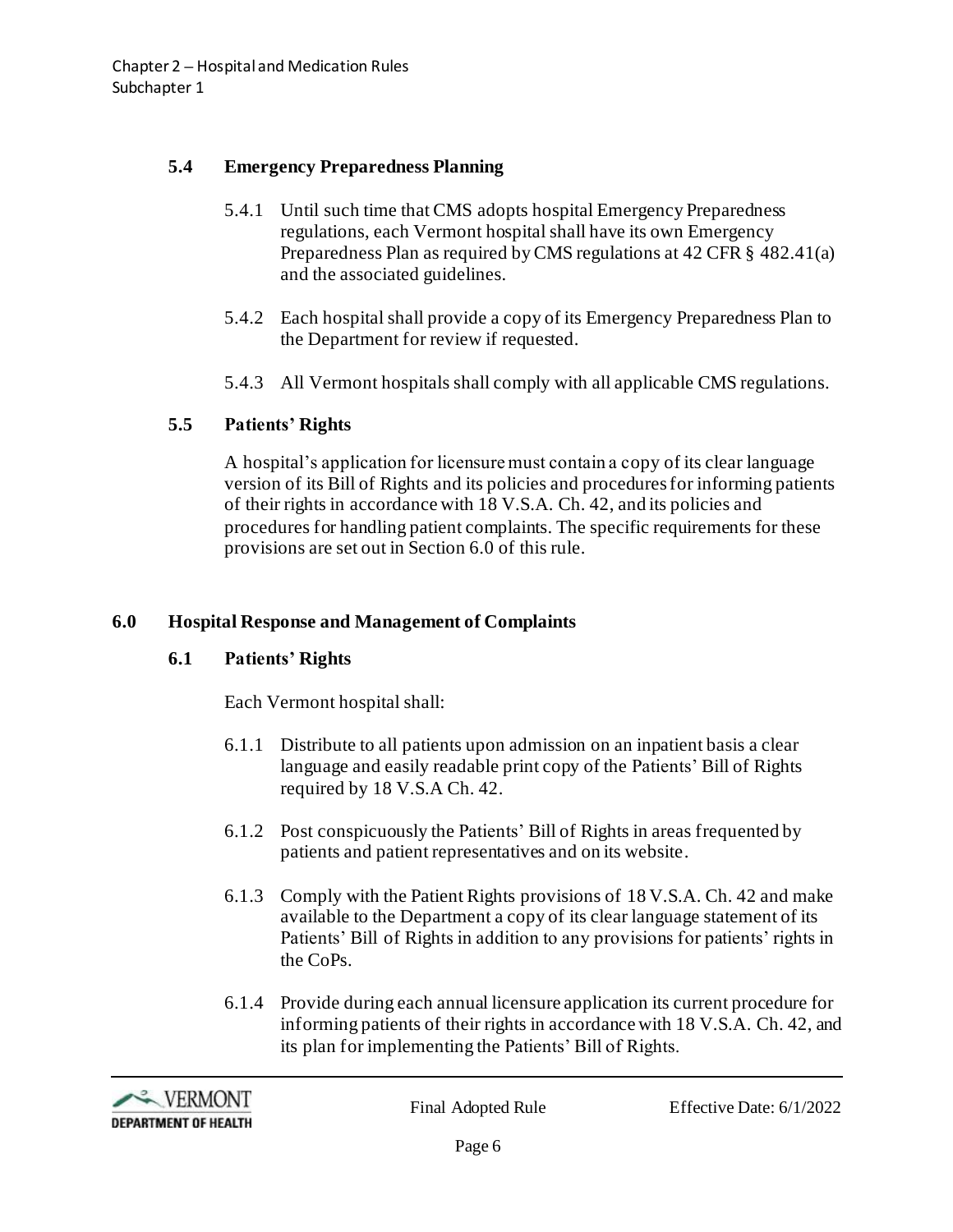#### **6.2 Procedures for Responding to Patient Complaints**

The following information shall be included with the Bill of Rights distributed to each patient admitted to a Vermont hospital:

- 6.2.1 A description of the procedure for filing and appealing a complaint to the hospital, clearly labeled, "To file a complaint" or "What to do if you are not satisfied with our response to your complaint". Other descriptors such as "patient concerns" or "consumer feedback" may be used, but only in addition to "To file a complaint" or "What to do if you are not satisfied with our response to your complaint."
- 6.2.2 A notice that a complainant may directly contact the Licensing Agency, the Board of Medical Practice, or the licensing authorities for other health care professions as an alternative, or in addition to, the hospital's complaint and appeal procedures. The notice shall include the address and phone numbers for the Boards and the Office of Professional Regulation.
- 6.2.3 A published time frame for processing and resolving complaints and appeals within the hospital and notice that further appeals may be made to the Licensing Agency.
- 6.2.4 A notice that the hospital has designated a qualified person or persons to act as patient representative(s). The notice must include the title, qualifications, and general duties of the patient representative(s) and the phone and e-mail contact information for the current patient representative(s);
- 6.2.5 A description of internal procedures for receiving, processing, and resolving complaints from or filed on behalf of patients. Such procedures must ensure that the hospital complies with the Conditions of Participation requirements for grievances.
- 6.2.6 Each hospital applicant shall be prepared to demonstrate to the Licensing Agency that the hospital has the following:
	- 6.2.6.1A procedure for ensuring notification to the Board of substantial revisions to its statement of the Patients' Bill of Rights and procedures for implementing it;

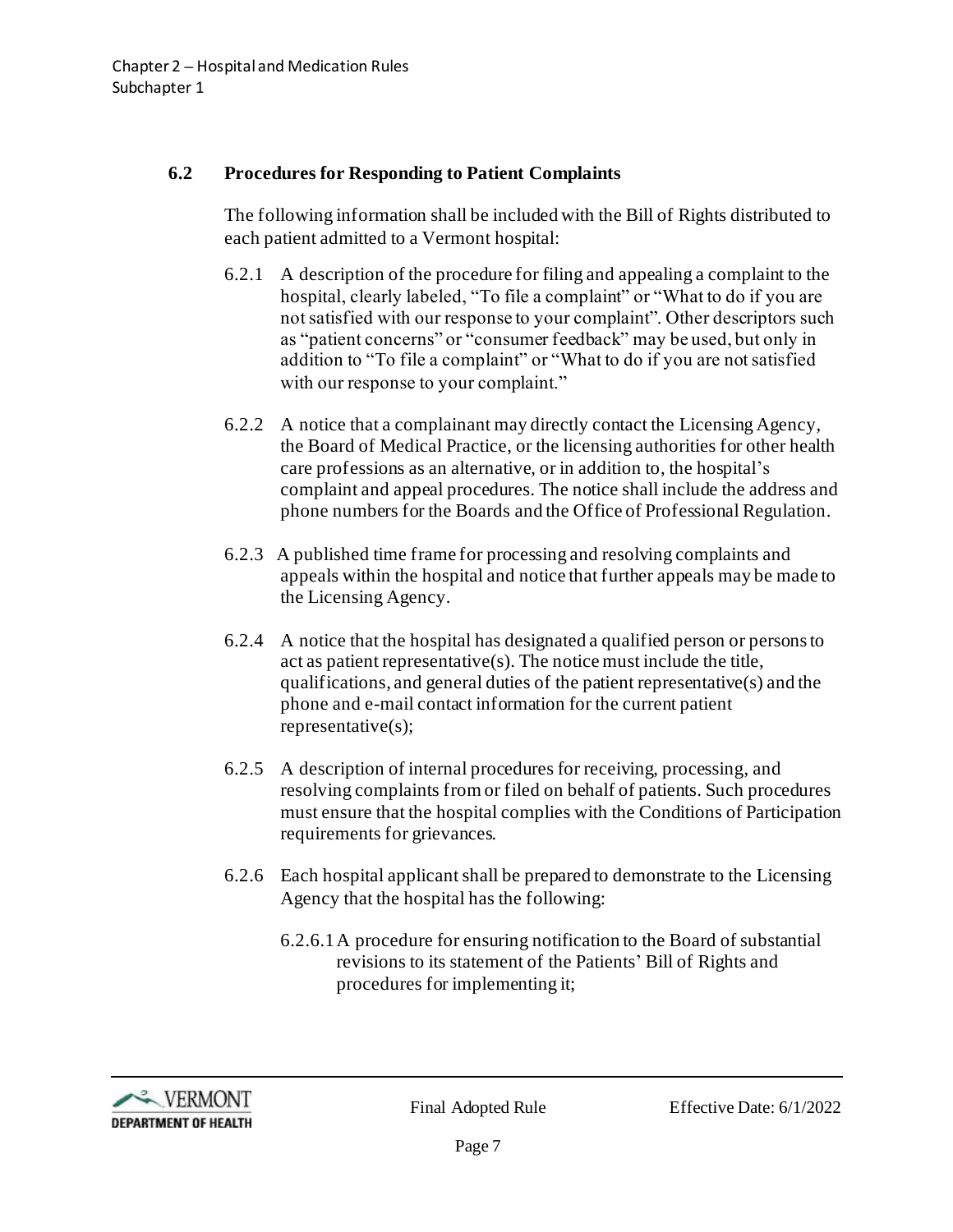- 6.2.6.2The necessary procedures and resources in place to ensure that the hospital can fulfill its obligations with respect to the hospital Bill of Rights in a timely and adequate manner;
- 6.2.6.3Maintains adequate records of consumer complaints and their resolution;
- 6.2.6.4Documentation that the hospital complies with all other applicable requirements pertaining to patients' rights, including but not limited to those related to patients who are hospitalized involuntarily.

## **6.3 Reporting Complaint Data**

At least annually, on a schedule and in a format acceptable to the Commissioner, a hospital shall submit to the Department a report summarizing, in aggregate, the types of complaints filed with the hospital by patients or their representatives in the past year. The report must contain:

- The number of inpatient days for the reporting period;
- The total number of complaints received; and
- The total number of complaints in each of the categories the hospital uses to track complaints; and
- A brief narrative report describing examples of actions taken to resolve complaints in the past year.

## **7.0 Enforcement**

- 7.1 The Board and the Commissioner may use any and all powers granted to them under Title 18 of the Vermont Statutes Annotated in the course of monitoring, investigating, or otherwise ensuring compliance with the requirements of this rule.
- 7.2 Notwithstanding a CMS-approved national accrediting body's determination that a hospital has met CoPs through surveys or Deemed Status, the Department or its designee may independently review or investigate a hospital and make its own recommendation to the Board as to whether a hospital is in compliance with requirements for hospital licensure under Vermont law.
- 7.3 If the Department determines that a hospital is not in full compliance with any requirements of this rule, it shall notify the hospital of the Deficiency.
- 7.4 When notified of a Deficiency, a hospital shall within 30 days, or such shorter period as may be specified in the notice for good cause, develop and submit a

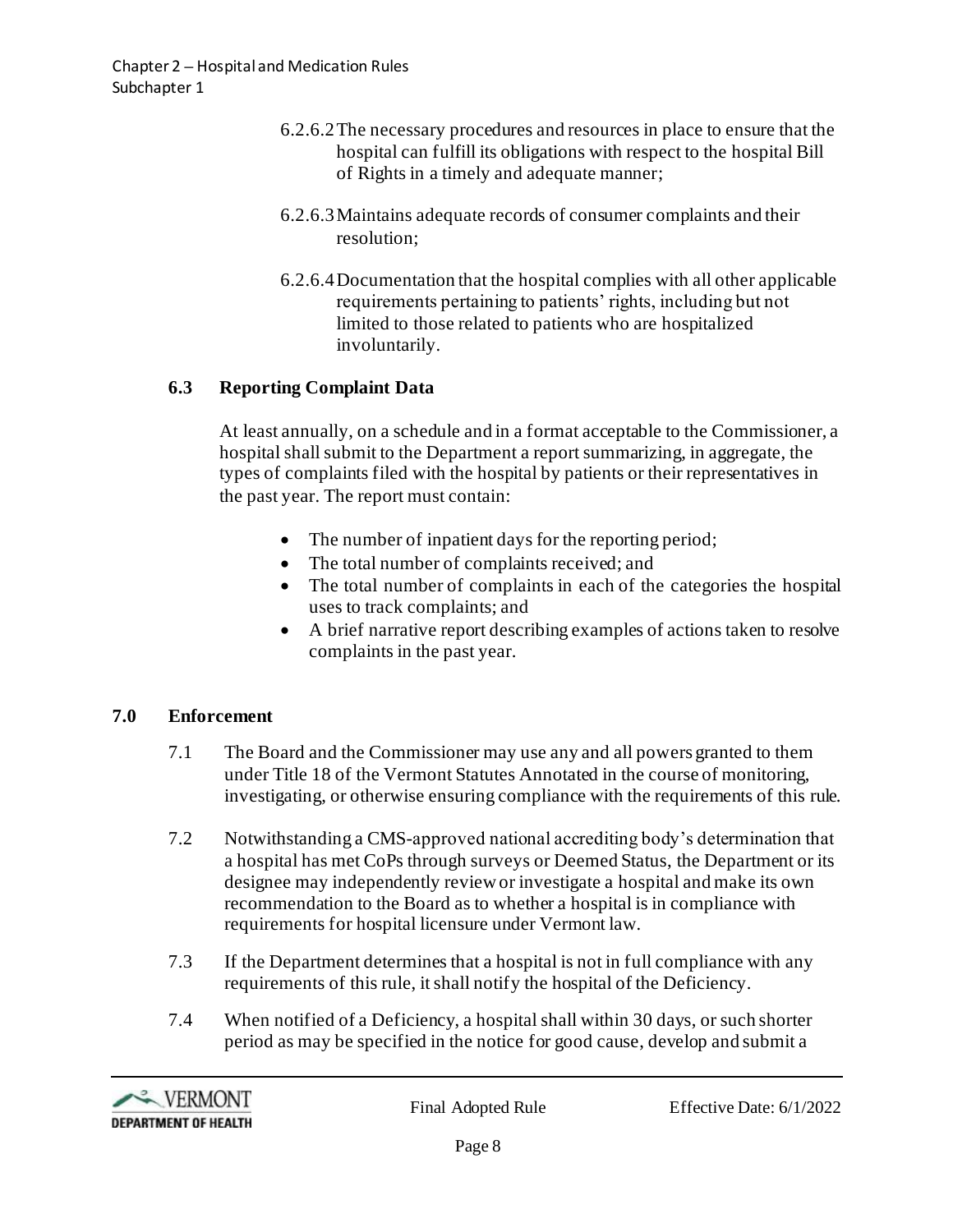Plan of Correction for addressing any identified Deficiency and for achieving compliance with this rule.

- 7.5 Department Review and Response to Plan of Correction
	- 7.5.1 The Department shall determine whether a Plan of Correction submitted pursuant to Section 7.4 of this rule is sufficient to effectively address each identified Deficiency and bring the hospital in compliance with the requirements of this rule.
	- 7.5.2 Within thirty (30) days after receipt of a Plan of Correction, the Department shall notify the hospital related to each identified Deficiency that the Department:
		- 7.5.2.1Accepts the Plan of Correction; or
		- 7.5.2.2Requests a revision to the Plan of Correction specifying the reasons for the request.
	- 7.5.3 A hospital required to submit a revised Plan of Correction pursuant to Section 7.5.2.2 of this rule shall develop and submit the revision within thirty (30) days during which time the Department shall make available a representative to review with the hospital any proposed revisions.
- 7.6 If, after reviewing a revised Plan of Correction, the Department determines that a hospital is not in full compliance with this rule or cannot comply with this rule or the hospital's Plan of Correction, the Department may find that the hospital is in violation of this rule.
- 7.7 If the Department finds that a hospital is in violation of this rule it may recommend to the Board of Health that it:
	- 7.7.1 Modify a current license to make it subject to fulfillment of specified conditions, including requirements for the submission of written plans, progress reports and any other information required by the Department that demonstrates to the satisfaction of the Department and Board that the hospital is actively and effectively taking all necessary steps to comply with its license conditions:
	- 7.7.2 Issue or renew a license subject to fulfillment of specified conditions, including requirements for the submission of written plans, progress reports and any other information required by the Department that demonstrates to the satisfaction of the Department and Board that the hospital is actively and effectively taking all necessary steps to comply with its license conditions;